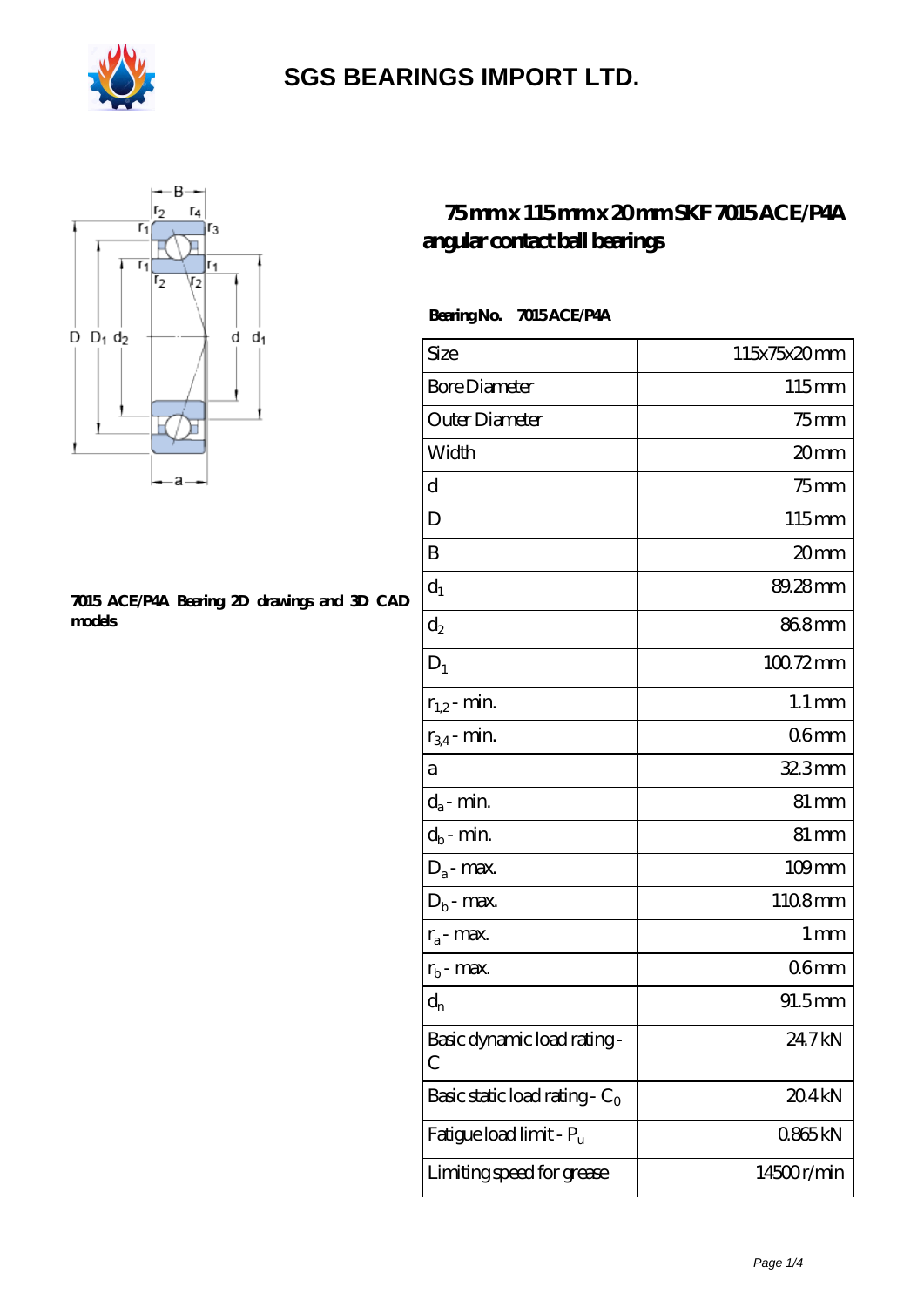

| lubrication                           |                     |
|---------------------------------------|---------------------|
| Limiting speed for oil<br>lubrication | 23000mm/min         |
| Ball - $D_w$                          | $9.525$ mm          |
| Ball - z                              | 26                  |
| $G_{ref}$                             | 86cm3               |
| Calculation factor - e                | 068                 |
| Calculation factor - $Y_2$            | 0.87                |
| Calculation factor - $Y_0$            | 038                 |
| Calculation factor - $X_2$            | 0.41                |
| Calculation factor - $Y_1$            | 092                 |
| Calculation factor - $Y_2$            | 1.41                |
| Calculation factor - $Y_0$            | 0.76                |
| Calculation factor - $X_2$            | 067                 |
| Preload class $A - G_A$               | 220N                |
| Preload class $B - G_B$               | 670N                |
| Preload class $C - G_C$               | 1340N               |
| Calculation factor - f                | 1.1                 |
| Calculation factor - $f_1$            | 0.99                |
| Calculation factor - f <sub>2A</sub>  | 1                   |
| Calculation factor - f <sub>2B</sub>  | 1.03                |
| Calculation factor - $f_{\chi}$       | 1.06                |
| Calculation factor - f <sub>HC</sub>  | 1                   |
| Preload class A                       | 161 N/micron        |
| Preload class B                       | 243N/micron         |
| Preload class C                       | 318N/micron         |
| $d_1$                                 | 89.28mm             |
| $d_2$                                 | 868mm               |
| $D_1$                                 | $10072$ mm          |
| $r_{1,2}$ min.                        | $1.1 \,\mathrm{mm}$ |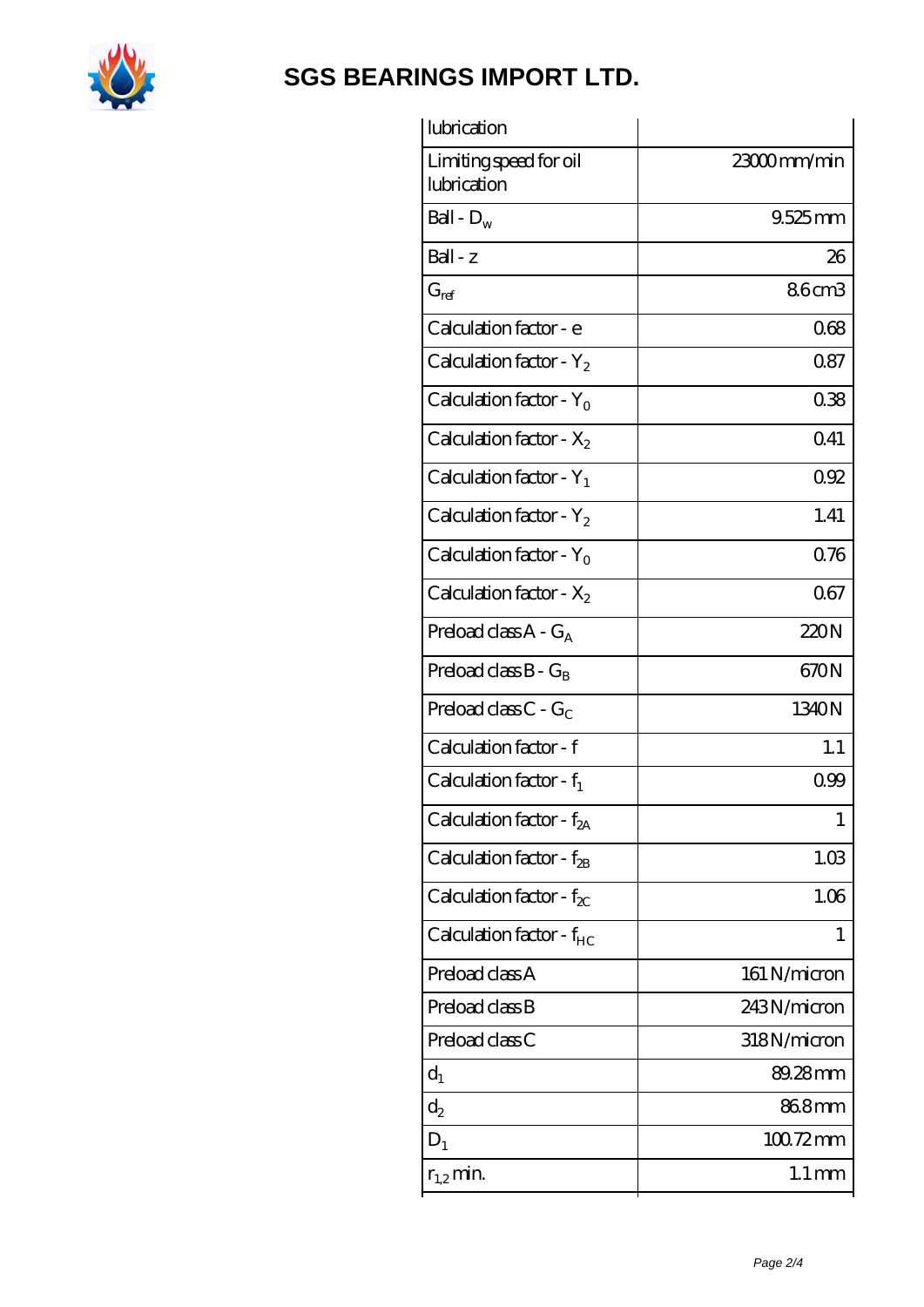

| $r_{34}$ min.                               | 06 <sub>mm</sub>     |
|---------------------------------------------|----------------------|
| $d_a$ min.                                  | $81 \,\mathrm{mm}$   |
| $d_b$ min.                                  | 81 mm                |
| $D_a$ max.                                  | $109$ mm             |
| $D_h$ max.                                  | 1108mm               |
| $r_{a}$ max.                                | 1 mm                 |
| $rb$ max.                                   | 06 <sub>mm</sub>     |
| $d_{n}$                                     | $91.5$ <sub>mm</sub> |
| Basic dynamic load rating C                 | 24.7kN               |
| Basic static load rating $C_0$              | 204kN                |
| Fatigue load limit P <sub>u</sub>           | 0865kN               |
| Attainable speed for grease<br>lubrication  | $14500$ r/min        |
| Attainable speed for oil-air<br>lubrication | 23000r/min           |
| Ball diameter $D_w$                         | $9.525$ mm           |
| Number of balls z                           | 26                   |
| Reference grease quantity<br>$G_{ref}$      | $86 \text{cm}^3$     |
| Preload class A $G_A$                       | 220N                 |
| Static axial stiffness, preload<br>classA   | 161 N/μ m            |
| Preload class $BG_B$                        | 670N                 |
| Static axial stiffness, preload<br>classB   | $243N/\mu$ m         |
| Preload class C $G_C$                       | 1340N                |
| Static axial stiffness, preload<br>classC   | $318N/\mu$ m         |
| Calculation factor f                        | 1.1                  |
| Calculation factor $f_1$                    | 099                  |
| Calculation factor $f_{2A}$                 | 1                    |
|                                             |                      |
| Calculation factor f <sub>2B</sub>          | 1.03                 |
| Calculation factor $f_{\chi}$               | 1.06                 |
| Calculation factor f <sub>HC</sub>          | 1                    |